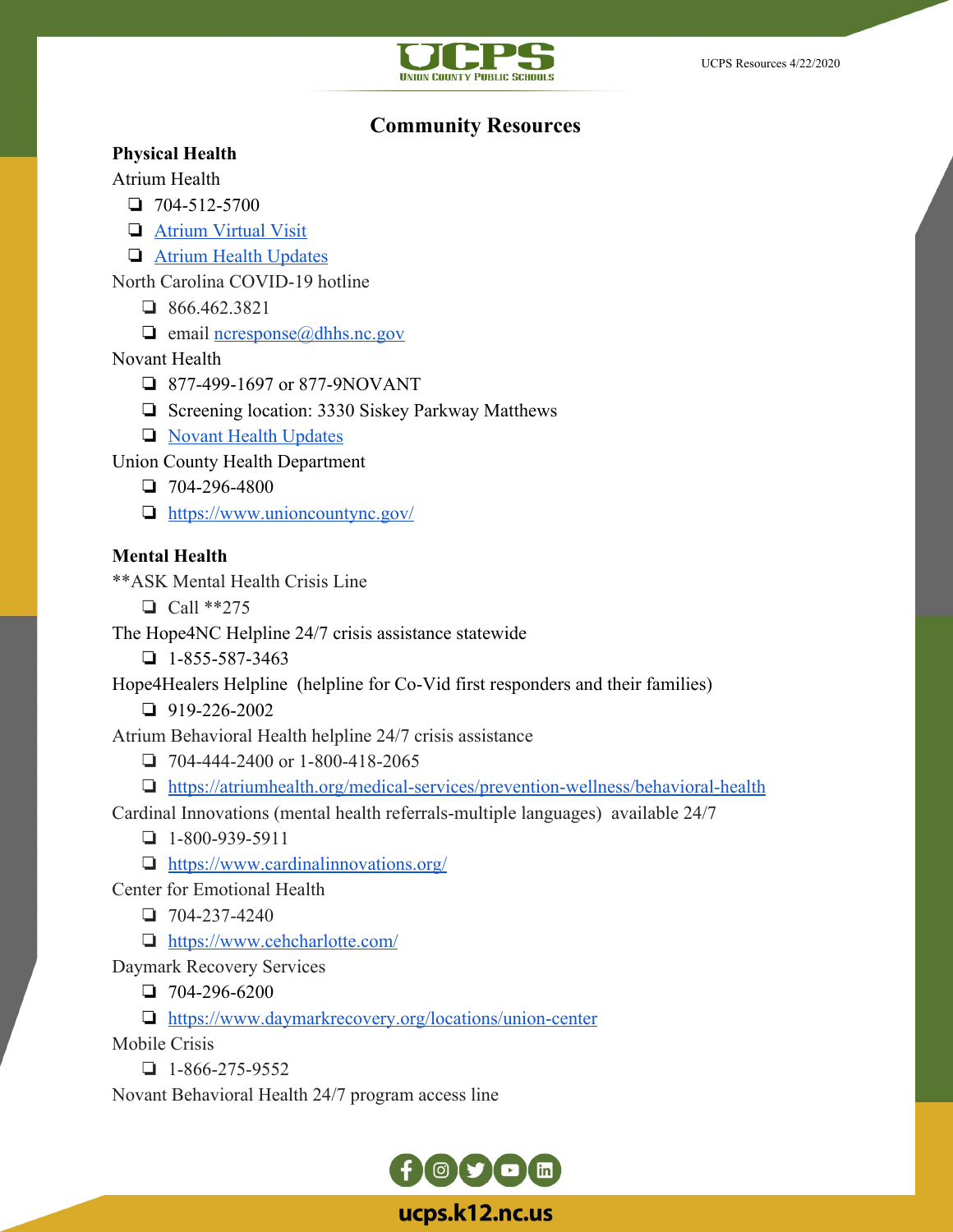

❏ 1-800-786-1585

❏ [https://www.novanthealth.org/presbyterian-medical-center/services/behavioral-health.asp](https://www.novanthealth.org/presbyterian-medical-center/services/behavioral-health.aspx) [x](https://www.novanthealth.org/presbyterian-medical-center/services/behavioral-health.aspx)

**\*Keep in mind that you have the option to contact your health insurance carrier for additional resources/information\***

#### **Housing**

Operation Reach Out

❏ 704-289-4237

Union County Community Shelter

❏ 704-289-5300

❏ [www.unionshelter.org](http://www.unionshelter.org/)

#### **Utilities**

Common Heart

❏ 704-218-9060

Crisis Assistance

❏ 704-225-0440

❏ <http://www.unioncrisis.org/home0.aspx>

DHS Low Income Energy Assistance Program

 $\Box$  704-283-3500

Operation Reach Out

❏ 704-289-4237

❏ [OpReachOUt@aol.com](mailto:OpReachOUt@aol.com)

### **Food**

Common Heart

❏ 704-218-9060

❏ [www.CommonHeart.org](http://www.commonheart.org/)

Department of Human Services (DHS)

❏ 704-296-4300

Loaves and Fishes

❏ 704-289-8434 or 980-328-7111 or 704-238-0104

❏ <http://www.loavesandfishesofunioncounty.org/>

❏ [contact@loavesandfishes.org](mailto:contact@loavesandfishes.org)

Local businesses offering free lunch for students

❏ [Lunch Resources](https://docs.google.com/document/d/1xGcrdYoSkdcG1nuzpkId6_uSbXx3wRBaa7SrAHTiEkw/edit?usp=sharing)

New Testament Baptist

❏ 704-283-5606

❏ <http://www.new-testament.us/>

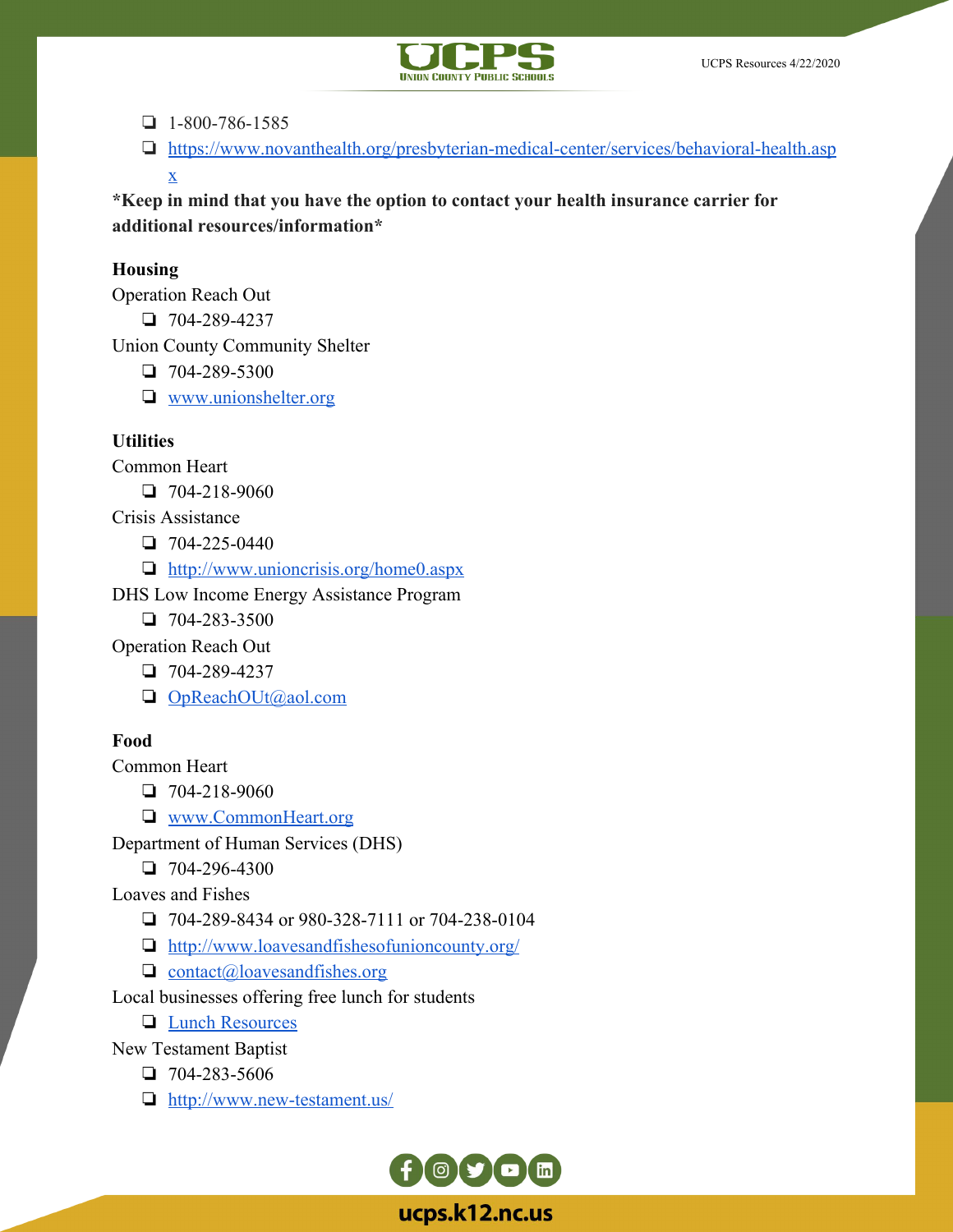



Nutrition for the Elderly

❏ 704-283-3712

Operation Reach Out

❏ 704-289-4237

Union County Community Shelter

❏ 704-289-5300

❏ [www.unionshelter.org](http://www.unionshelter.org/)

Waxhaw Baptist - Jesse Jude Food Pantry

❏ 704-843-4822

❏ [http://waxhawbaptist.org/Jess-Jude-Food-Pantry](http://waxhawbaptis.org/Jess-Jude-Food-Pantry)

Waxhaw Ray of Hope Community Outreach

❏ 704-248-1017

❏ <http://waxhawsrayofhope.wix.com/waxhaws-ray-of-hope>

## **Clothing**

Christ's Closet

❏ 980-320-0463

❏ <http://www.unionumc.net/#/missions/christs-closet>

❏ Email:[christsclosetunion@gmail.com](mailto:christsclosetunion@gmail.com)

Common Heart

❏ 704-218-9060

❏ [www.CommonHeart.org](http://www.commonheart.org/)

### **Transportation**

Union County Transportation

❏ 704-283-3713

# **National Resources**

Optum 24-hour Emotional Support Helpline

❏ 866-342-6892 for people who may be experiencing anxiety or stress

Substance Abuse and Mental Health Services Administration's Disaster Distress Helpline

 $\Box$  1-800-985-5990

❏ Text TalkWithUs to 66746

❏ TTY 1-800-846-8517

The National Suicide Prevention Hotline

❏ 1-800-273-TALK offers free and confidential support 24/7

❏ Text HOME to 741741 to connect with a Trained Crisis Counselor 24/7